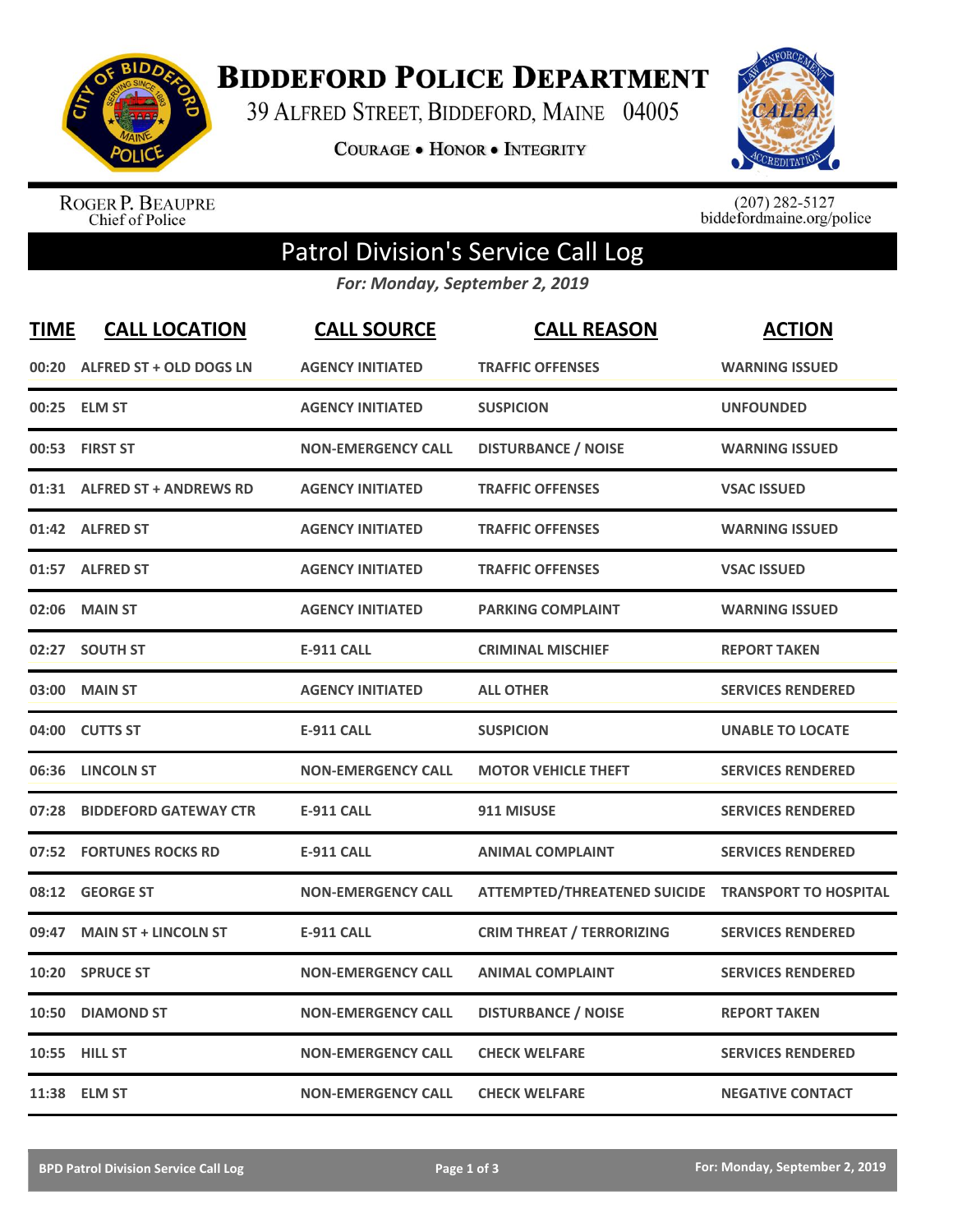| <b>TIME</b> | <b>CALL LOCATION</b>          | <b>CALL SOURCE</b>        | <b>CALL REASON</b>                | <b>ACTION</b>                |
|-------------|-------------------------------|---------------------------|-----------------------------------|------------------------------|
|             | 12:10 LINCOLN ST              | <b>E-911 CALL</b>         | 911 MISUSE                        | <b>SERVICES RENDERED</b>     |
|             | 13:01 SACO FALLS WAY          | <b>E-911 CALL</b>         | <b>TRESPASSING</b>                | <b>REPORT TAKEN</b>          |
|             | 13:23 BIRCH ST                | <b>WALK-IN AT STATION</b> | <b>VIOL PROTECTION FROM ABUSE</b> | <b>NO VIOLATION</b>          |
|             | 13:41 MARINER WAY             | <b>AGENCY INITIATED</b>   | <b>PARKING COMPLAINT</b>          | <b>SERVICES RENDERED</b>     |
|             | 13:52 SHOPS WAY               | <b>NON-EMERGENCY CALL</b> | <b>SUSPICION</b>                  | <b>GONE ON ARRIVAL</b>       |
|             | 13:56 MAIN ST                 | <b>WALK-IN AT STATION</b> | <b>DOMESTIC COMPLAINTS</b>        | <b>REPORT TAKEN</b>          |
|             | 14:02 HILLS BEACH RD          | <b>E-911 CALL</b>         | 911 MISUSE                        | <b>SERVICES RENDERED</b>     |
|             | 14:09 GEORGE ST               | <b>WALK-IN AT STATION</b> | <b>DOMESTIC COMPLAINTS</b>        | <b>REPORT TAKEN</b>          |
|             | 14:26 ALFRED ST               | <b>NON-EMERGENCY CALL</b> | <b>COURT ORDERED CHECK IN</b>     | <b>SERVICES RENDERED</b>     |
|             | 14:35 HAZEL ST                | E-911 CALL                | 911 MISUSE                        | <b>NO ACTION REQUIRED</b>    |
|             | 14:38 PRECOURT ST             | <b>NON-EMERGENCY CALL</b> | <b>CHECK WELFARE</b>              | <b>GONE ON ARRIVAL</b>       |
|             | 14:39 ELM ST                  | <b>WALK-IN AT STATION</b> | <b>ARTICLES LOST/FOUND</b>        | <b>REPORT TAKEN</b>          |
|             | 14:53 ELM ST + SOUTH ST       | <b>RADIO</b>              | <b>ALL OTHER</b>                  | <b>NO ACTION REQUIRED</b>    |
|             | 15:38 ALFRED ST               | <b>NON-EMERGENCY CALL</b> | <b>COURT ORDERED CHECK IN</b>     | <b>SERVICES RENDERED</b>     |
|             | <b>16:16 BRADBURY ST</b>      | <b>NON-EMERGENCY CALL</b> | <b>CHECK WELFARE</b>              | <b>SERVICES RENDERED</b>     |
|             | 16:48 ALFRED ST + BACON ST    | <b>AGENCY INITIATED</b>   | <b>TRAFFIC OFFENSES</b>           | <b>WARNING ISSUED</b>        |
|             | 17:06 MEDICAL CENTER DR       | <b>E-911 CALL</b>         | 911 MISUSE                        | <b>NO ACTION REQUIRED</b>    |
|             | 17:12 ELM ST                  | <b>NON-EMERGENCY CALL</b> | <b>TRESPASSING</b>                | <b>GONE ON ARRIVAL</b>       |
|             | 17:14 MAY ST                  | <b>NON-EMERGENCY CALL</b> | <b>CIVIL COMPLAINT</b>            | <b>REFERRED OTHER AGENCY</b> |
|             | 17:25 ALFRED ST               | <b>NON-EMERGENCY CALL</b> | <b>POLICE INFO</b>                | <b>SERVICES RENDERED</b>     |
|             | 18:41 ALFRED ST               | <b>NON-EMERGENCY CALL</b> | <b>COURT ORDERED CHECK IN</b>     | <b>SERVICES RENDERED</b>     |
|             | 18:52 ALFRED ST + BOULDER WAY | <b>NON-EMERGENCY CALL</b> | <b>DRUNKENNESS</b>                | <b>WARNING ISSUED</b>        |
|             | 19:28 SUMMIT ST + ALFRED ST   | <b>AGENCY INITIATED</b>   | <b>TRAFFIC OFFENSES</b>           | <b>WARNING ISSUED</b>        |
|             | 19:40 SOUTH ST                | E-911 CALL                | <b>JUVENILE OFFENSES</b>          | <b>REPORT TAKEN</b>          |
|             | 19:53 ALFRED ST               | <b>AGENCY INITIATED</b>   | <b>TRAFFIC OFFENSES</b>           | <b>WARNING ISSUED</b>        |
|             | 20:03 ALFRED ST + MAY ST      | <b>AGENCY INITIATED</b>   | <b>TRAFFIC OFFENSES</b>           | <b>WARNING ISSUED</b>        |